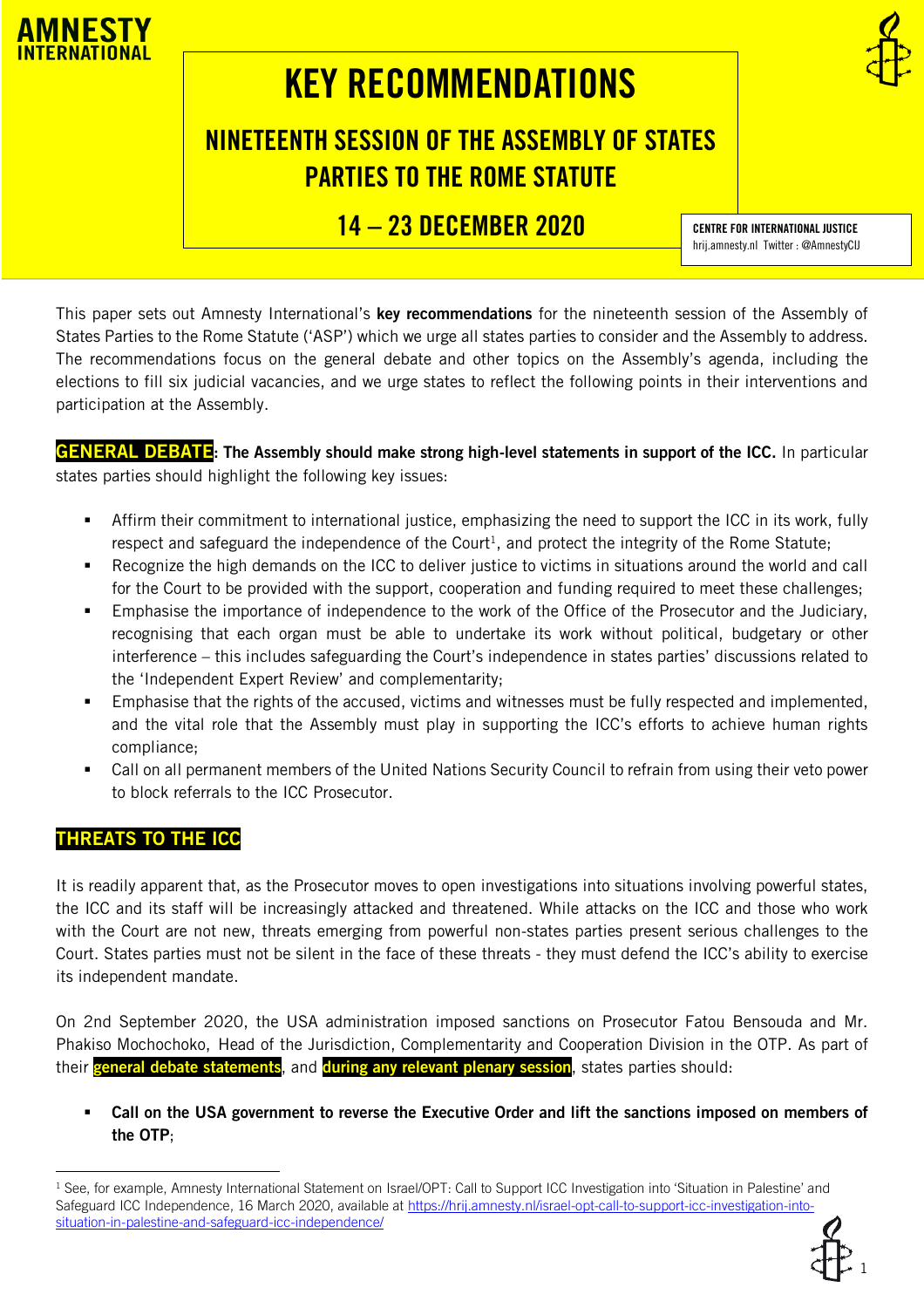- Strongly condemn all threats against the ICC, its staff, and those who are threatened for their work on the ICC and the Rome Statute, recognising that such threats are flagrant assaults on international justice;
- Recognise that states parties and the Assembly may need to take practical measures at the national and international level to negate the impact of sanctions on the Court and its staff;
- Agree to develop a formal strategy for responding to attacks on the Court by all states, including by nonstates parties<sup>2</sup>;
- Recognise that the Court can best respond to threats if it is supported by the Assembly and a broad range of stakeholders, including states parties and civil society;
- Urge states parties to respond to threats against the Court through the timely issuance of high-level statements expressing support to the Court and its staff;
- Provide political and other support to states who may be pressured not to fulfil their obligations under the Rome Statute;
- Strongly condemn threats that have been made against civil society and human rights defenders for their engagement with the Court, both generally and in the context of the Assembly of States Parties, recalling that civil society and human rights defenders play a crucial role in the Rome Statute system, as noted by states parties in the omnibus resolution and regularly by the Court, and recalling the need to support the work of civil society;
- Recall that the APIC provides protection to Court staff and call upon states parties and non- states parties who have not done so, to ratify the Agreement;
- Recognise that budgetary cuts and non-cooperation by states parties present major threats to the Court's effective functioning;
- Consider strategic and coordinated responses (of the Assembly and ICC) to withdrawals and threats of withdrawals from the Rome Statute, recognising that universality of the Rome Statute may encourage stronger and broader geographic support to the Court;
- Recognise that well-funded and effective public information on the Court's activities serves to counter misinformation and powerful narratives which threaten the Court.

## ELECTION OF JUDGES AND PROSECUTOR

States parties should elect the most-qualified candidates in merit-based and transparent election processes, free from vote-trading and political considerations. Amnesty International does not take a position on individual candidates who are nominated by States.

In relation to the elections of six new ICC judges, States parties are invited to take into account Amnesty International's *'Key Criteria for Election as a Judge to the International Criminal Court'*<sup>3</sup> in Annex I

- Judges should have proven competence in criminal law and procedure as a judge, prosecutor, advocate or in a similar capacity, including relevant practical experience of conducting complex criminal trial proceedings, fairly and expeditiously;
- Judges should have proven understanding and experience of the fundamental rights of accused persons to fair trials;
- Judges should have proven understanding and experience of the rights of victims to remedies and reparations, and to participate in criminal proceedings;
- Judges must serve independently and impartially;
- Judges should be of high moral standing.

2

<sup>&</sup>lt;sup>2</sup> See Paragraphs 399 – 402, and Recommendation 169, in the 'Independent Expert Review of the International Criminal Court and the Rome Statute System - Final Report' 30 September 2020

<sup>&</sup>lt;sup>3</sup> Available a[t https://hrij.amnesty.nl/key-criteria-for-election-as-a-judge-to-the-icc/](https://hrij.amnesty.nl/key-criteria-for-election-as-a-judge-to-the-icc/)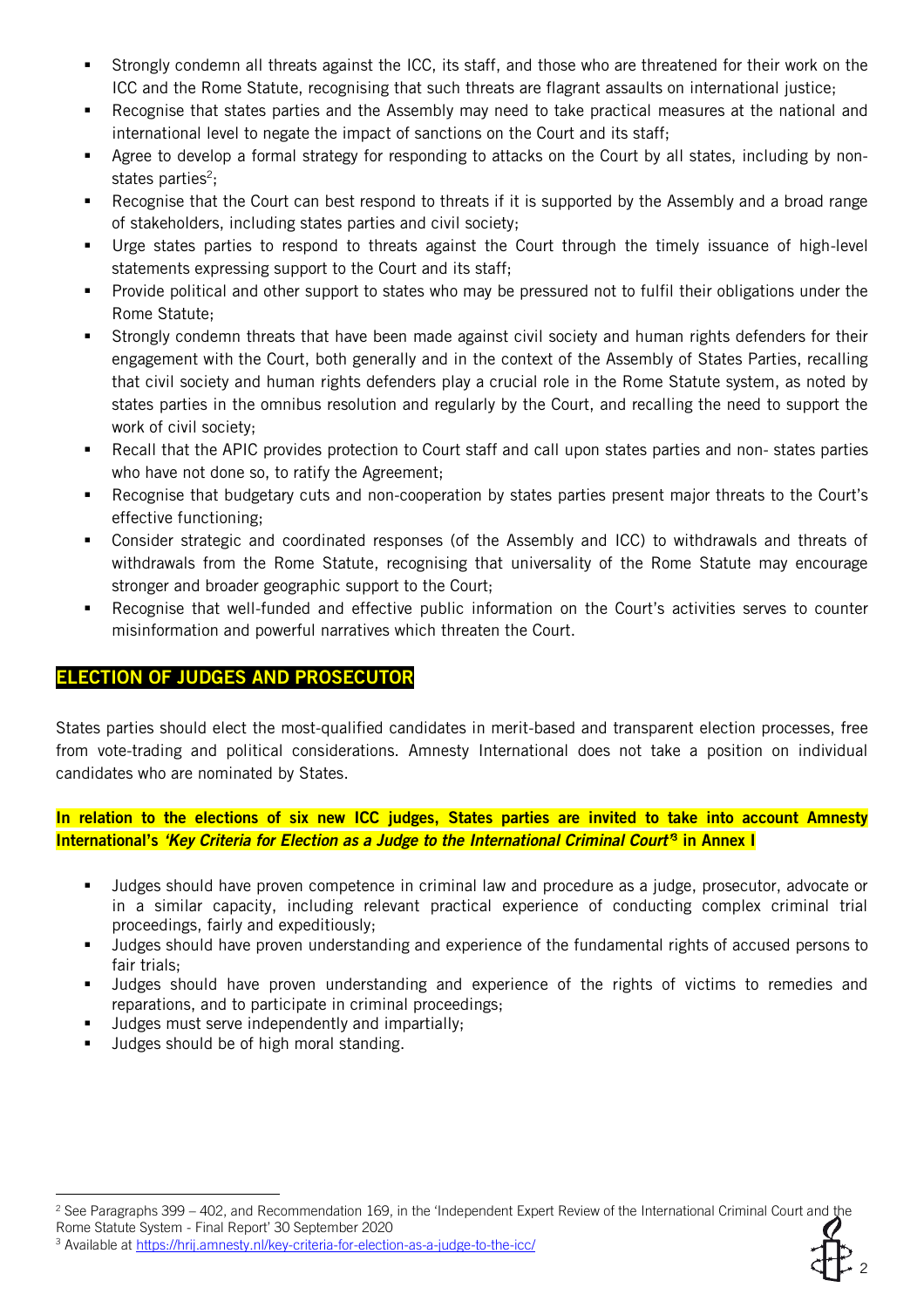## INDEPENDENT EXPERT REVIEW

Amnesty International has consistently called for honest evaluation regarding the ICC's inadequate, sometimes flawed and inconsistent efforts to deliver international justice and the lack of support that it is receiving from states. In this regard, our organisation believes that the Independent Expert Review ('IER') has provided a number of important technical proposals to strengthen the ICC. It is important that the recommendations are followed up in a manner which is transparent, and with the involvement of the organs of the Court, states parties, and other relevant stakeholders.

Amnesty International is concerned that the IER's 'top-down' review process did not allow the review to benefit from the input of stakeholders and affected communities in states which have firsthand experience of the Court's operations, in particular situations which have been under ICC investigation or preliminary examination. A significant part of the Court's day-to-day work involves interactions with individuals and institutions away from The Hague – in field offices, through regular ICC missions to states, outreach programs, Trust Fund for Victims activities and so forth. Lessons learned from situations in which the Court has operated should form a central part of the ongoing review process and be considered in the implementation of the Review's recommendations.

Generally, the work of the Assembly in its intersessional working groups – including on cooperation or budget - has not led to honest appraisals as to how the non-fulfilment by states parties of their oversight or management obligations in the Rome Statute has led to the Court not being able to fulfil its mandate. Indeed, states parties have so far not been willing or able to review their own performance. With this in mind, the 'state-driven' review, with its restricted mandate to undertake a 'technical' review of the Court's internal functions, falls short in some of its recommendations due to its inability (or unwillingess) to address some of the fundamental reasons behind the Court's current performance which point to the role of states parties and the Assembly's governance shortcomings. These cannot continue to be overlooked as states parties consider the findings of the IER and its recommendations.

For example, while the Report rightly provides that '[c]onfidence would also grow with improved cooperation between States Parties and the Court, as well as stronger political support from the former when the Court is attacked by non-States Parties<sup>4</sup> and recommends 'stronger political support for the Court by States Parties,'<sup>5</sup> the Report stops short of highlighting that a lack of cooperation (see below) and political support by states parties goes beyond confidence in the institution, and to the heart of the Court being able to fulfil its mandate.

Similarly, in recommending that '[t]he Court should accept the legitimate authority of the ASP to decide its budget and should tailor its activities to match the resources available,'<sup>6</sup> the Experts have endorsed a troubling conclusion that the Court's work should be driven solely by resources decided by states parties, rather than (increasing) demands for the Court's work. Similarly, while the ASP is recognised as the legitimate authority to decide the Court's budget, the Report stops short of highlighting the damage to the Court's operations that states' exercise of this authority has inflicted on the Court's effective functioning through the insistence of 'zero-growth' budgetting, which – even when justified budget requests are provided – has not enabled to the Court to reach its 'basic capacity' (see below) and meet demands placed upon it.

As part of their general debate statements, and during any relevant plenary session, states parties should:

- Ensure that the IER's recommendations are followed up in a manner which is transparent, and with the involvement of the organs of the Court, states parties, and other relevant stakeholders;
- In their consideration of the Independent Expert Review, commit to considering findings and recommendations which which point to performance shortcomings in states party support or management oversight and which require improvements by states parties to meet their obligations in the Rome Statute;



<sup>4</sup> 'Independent Expert Review of the International Criminal Court and the Rome Statute System - Final Report' 30 September 2020, para. 951

<sup>5</sup> *Ibid* Recommendation R361

<sup>6</sup> *Ibid* Recommendation R362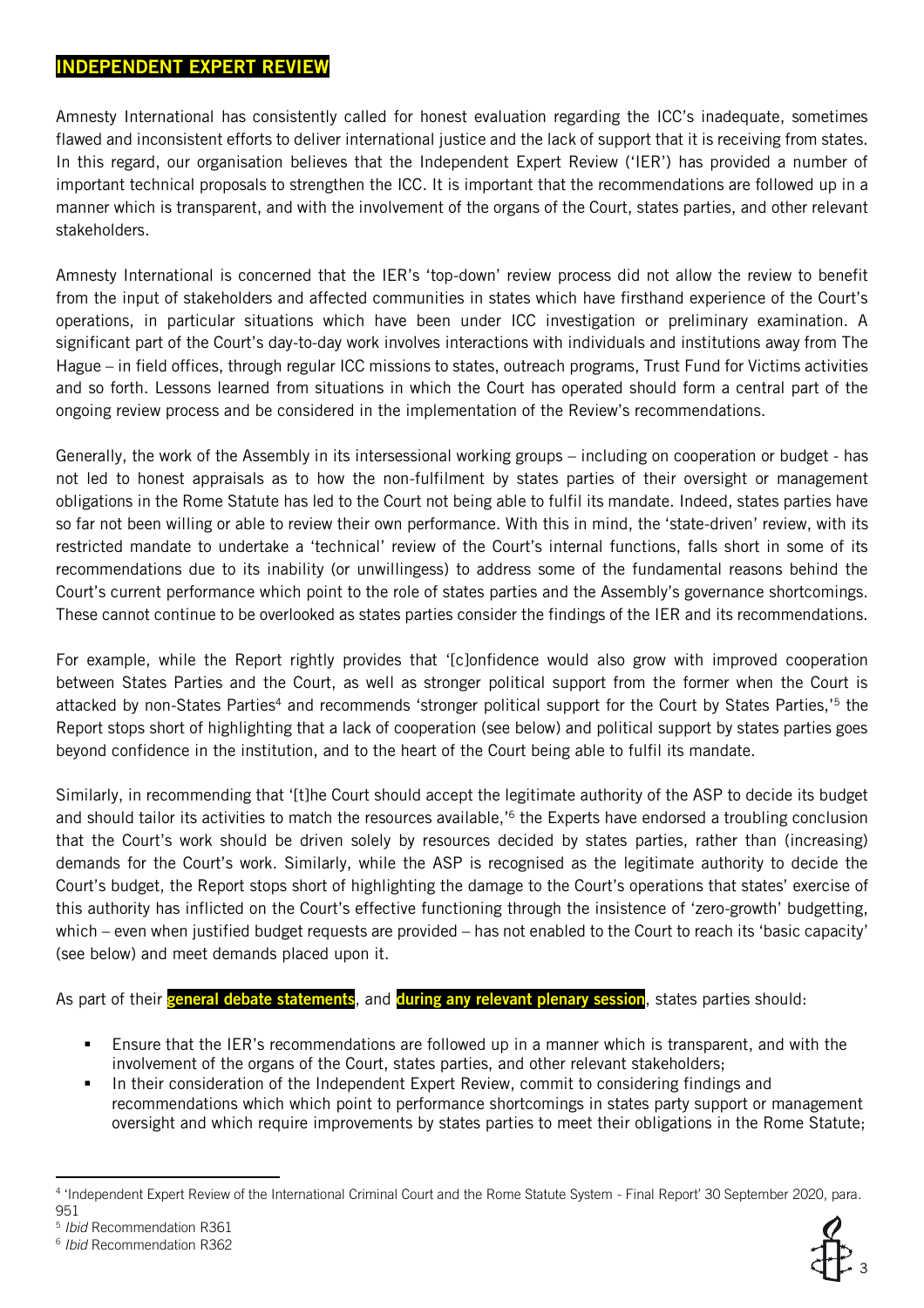- Commit to addressing where a lack of cooperation, or budgetary and political support have led to the Court and its organs being unable to fulfil their mandate;
- Urgently consider how to ensure that the input of affected communities and those who have interacted with the Court in situation countries can better be reflected in the ongoing review exercise and in the implementation of the IER's recommendations;
- Commit to ensuring that the implementation of any recommendations made as a result of the IER do not undermine the human rights law compliance of the Court and fully respect the rights of accused persons in the Rome Statute, as well as the rights of victims to access truth, justice, and reparation.

## PROPOSED ICC BUDGET 2021

The Court has requested a programme budget of €144,917.2 thousand for 2021, which represents a decrease of 0.5 per cent (€703.3 thousand) against the total approved budget for 2020. The Committee on Budget and Finance (CBF) concluded that total reductions could be achieved in the amount of €243.3 thousand from a total proposed programme budget of €144,917.2 thousand excluding the host State loan. This represents a total decrease of €946.6 thousand (0.7 per cent) compared to the 2020 approved budget (excluding the host State loan). Therefore, the CBF has recommended that the Assembly approve a budget of €144,673.9 thousand excluding the instalments for the host State loan.

Amnesty International is concerned about the reduction of the Court's budget from 2020 - by the Court itself and the CBF. While reductions to the Court's budget for 2021 may have been made in recognition of the impact of the Covid-19 pandemic on states parties' economies, Amnesty International is concerned that the Court has willingly underfunded itself, and the reduction of its budget request may set a worrying precedent. Indeed, as states parties continue to push for 'zero-growth' annual budgets, it is by no means certain that states will increase the Court's budget in future years, to match an expected increase in activities and as the impact of the Covid-19 pandemic on the Court subsides.

In 2021 the Court will continue its recently opened and challenging investigation in Afghanistan, and with potential investigations in a number of outstanding preliminary examination situations which are close to being finalised in 2021<sup>7</sup> , as well as simultaneously absorbing an increase in UN Common System staff costs of €6.5 million in 2021, Amnesty International is concerned that next year the Court may find it is 'resourse wise, impossible to respond'<sup>8</sup> and unable to properly fulfil its mandate.

Noteably, in the Independent Experts' Report, the experts laid out - in detail - issues of under-resourcing in the OTP<sup>9</sup> , as well as in other organs, but did not make any recommendations that such resource constraints should require an increased resource allocation from states, instead recommending that manifest resource shortages could be addressed, for example, by prioritisation, finding synergies across organs, or even through re-interpreting the 'gravity' threshold in the Rome Statute. While the Court should undertake measures to find savings and synergies where possible, the Independent Experts – having highlighted regular resource and capacity constraints and challenges to the Court's functions – should have more clearly highlighted the impact of States Parties' failures over many years to properly fund the Court. The Report describes 'budgetary challenges facing the Court', without finding that such 'challenges' are largely created by states parties. Similarly, the report readily accepts a situation of 'limited resources'<sup>10</sup> without providing that states parties have limited the resources made available to the Court,



<sup>7</sup> See, '*Independent Expert Review of the International Criminal Court and the Rome Statute System - Final Report'* 30 September 2020 paras. 707: 'The Experts were informed of the Prosecutor's intention to reach finality in respect of all the outstanding PEs during the remainder of her term that ends in the middle of 2021' and para. 642: 'The greatest concern in terms of selection of situations for PEs, and later, for (requesting authorisation for) investigations relates to the increasing number of situations before the OTP and its insufficiency of resources. A number of PEs might be ready for investigation but with no available resources to proceed with them. The OTP acknowledges that if multiple situations reach the threshold of investigations at the same time, 'then it is, resource-wise, impossible to properly respond', and a case selection and prioritisation policy would have to be applied.'

<sup>8</sup> OTP Strategic Plan 2019-2021, p.18, para.22.

<sup>&</sup>lt;sup>9</sup> See Annex II

<sup>&</sup>lt;sup>10</sup> The terms 'limited resources' and 'scare resources' appear in the Independent Experts' Report seventeen times.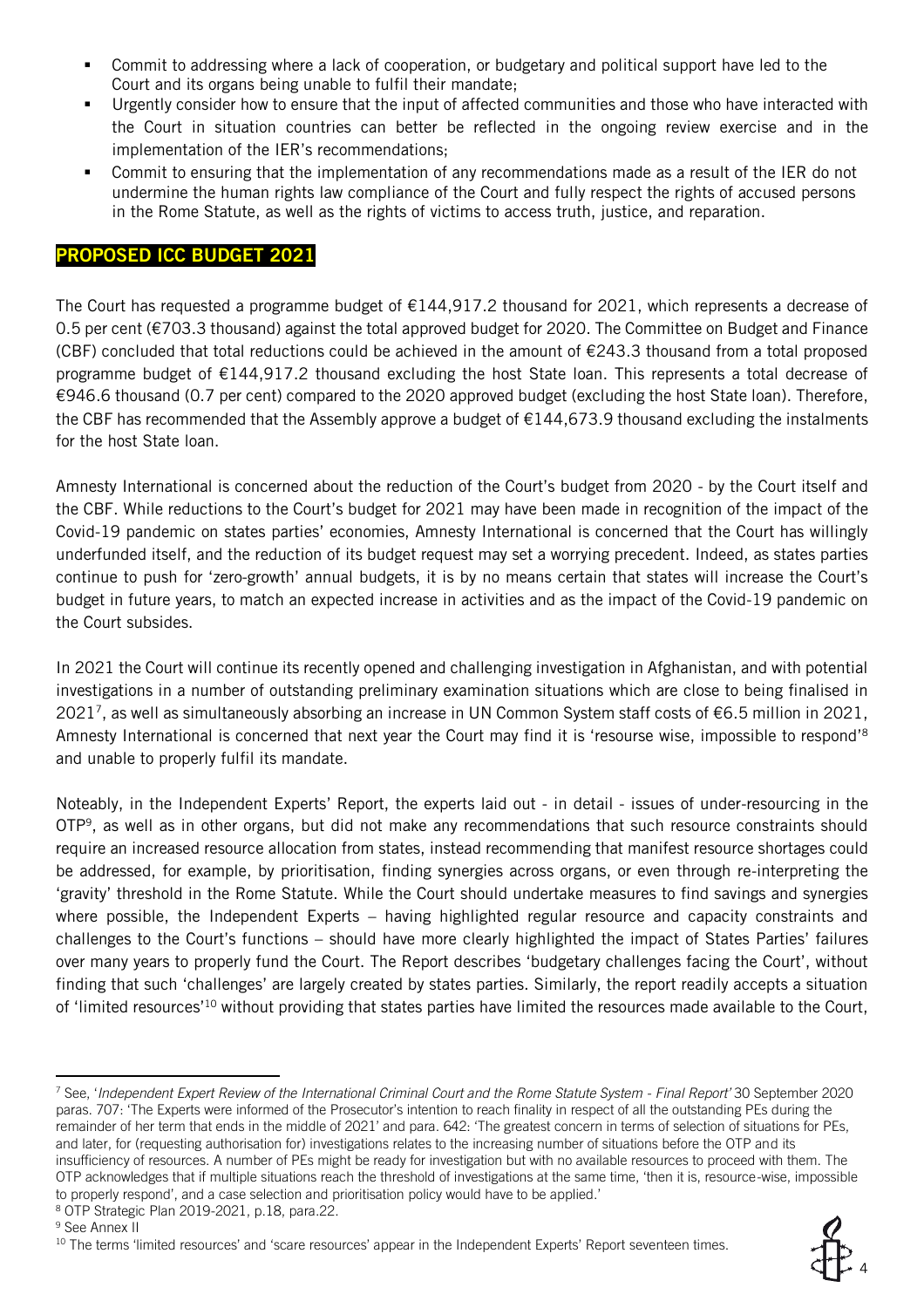often despite being informed that such limitations would impact the ability of the Court to fulfil its mandate.<sup>11</sup> Indeed, the Experts do not appear to have considered the ubiquitous pressure imposed by the Assembly and the CBF on the Court over many years to produce and work within the constraints of 'zero-growth' annual budgets and the impact that this has had on the Court's performance. With this is mind, it is disappointing that the Experts did not provide stronger recommendations to states parties, including a recommendation that states should provide adequate resources to the Court when they receive well justified annual budget requests.

States parties should therefore:

- Commit to providing the Court, at a minimum, with a budget of  $\epsilon$ 144,673.9 as recommended by the CBF;
- Commit to addressing where under-funding and pressure on the Court to present 'zero-growth' budgets has led to the Court's underperformance and its organs being unable to fulfil their respective mandates;
- Commit to considering findings in the Independent Expert Review which detail the impact that a lack of resources has had on the OTP's and other organs' ability to perform at the levels expected of them by states parties and other stakeholders.

## COOPERATION WITH THE ICC

Strengthening and promoting full and timely cooperation is vital to the effectiveness of the ICC. As the Independent Experts have stated in their report, '[m]ost of the OTP investigative steps require cooperation from States Parties, national governmental authorities, intergovernmental bodies, civil society organisations, commercial, and other entities. The need for this cooperation is only increasing with the growing number of situations, more suspects at large, the need to obtain evidence from witnesses located abroad, and increased use of digital evidence (e.g. online banking, messaging, social media, email platforms).<sup>'12</sup> Throughout the IER, brief references are made by the Experts to the impacts of a lack of states party cooperation on the Court's operations, which result in the Court being unable to fulfil its mandate, or being severely delayed in doing so. For example, the Experts provide that delays in Preliminary Examinations 'may be manifested by the provision of minimal cooperation, and inconsistent, insufficient, irrelevant, or delayed information.'<sup>13</sup> However, the report stops short of highlighting how the performance of states in providing cooperation to the Court has hampered the performance of the Court.

In relation to the tracking and arrest of Court fugitives, the Experts state that '[i]n 2013, the ASP appointed a Rapporteur on arrest strategies, who delivered a comprehensive action plan for the ASP and the Court that was based on the lessons learnt from national and international jurisdictions. The ASP has taken note of the Rapporteur's reports, and held a number of consultations, as well as information sharing and awareness raising activities. Unfortunately, these efforts do not appear to have had significant positive consequences.'<sup>14</sup>

Regarding ICC investigations, 'the Experts heard serious concerns from some OTP staff to the effect that there remain troubling situations in which there is a serious lack of cooperation and inordinate delays in responding to requests for information.'<sup>15</sup> The Experts state that '[w]ell before the pandemic, investigative staff frequently encountered difficulties in collecting evidence due to lack of cooperation.'<sup>16</sup> This is replicated in relation to cooperation required for interviewing witnesses and realising investigative opportunities, where the Experts 'were informed of the increasingly burdensome requirements placed by some states on the OTP to enable it to carry out



5

 $11$  The Experts appear to accept – without further interrogation – a situation where resources are 'unavailable' to the Court without finding that it is states parties who have not made adequate resources 'available' to the Court. For example, the Report describes how certain activities within the OTP are 'unsustainable having regard to the *limited resources available* [emphasis added]' and that the OTP aims to refine its investigations '*within the available resources'*. Paras. 642, 646, and 744.

<sup>12</sup> '*Independent Expert Review of the International Criminal Court and the Rome Statute System - Final Report'* 30 September 2020 para.

<sup>751.</sup>

<sup>13</sup> *Ibid para. 727*

<sup>14</sup> *Ibid para. 768*

<sup>15</sup> *Ibid para. 755* <sup>16</sup> *Ibid para. 776*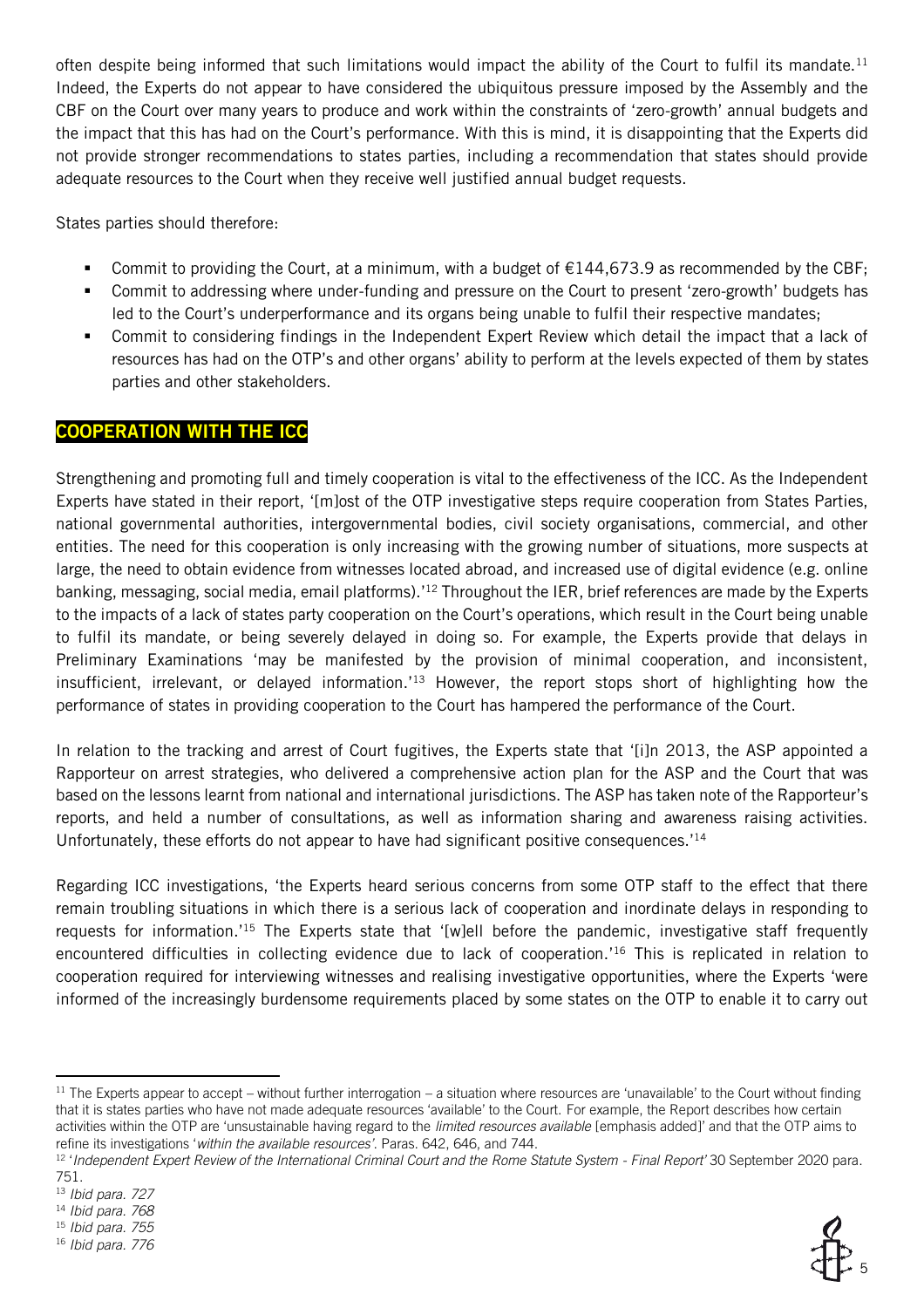witness interviews [which regrettably] also applies to some States Parties. Delayed interviews not infrequently result in the loss or dilution of investigative opportunities.'<sup>17</sup>

Defence representatives also told the Experts that Court Defence teams have to contend with 'inadequate cooperation by States Parties'.<sup>18</sup>

States parties must therefore urgently examine the findings in the Expert's Report and the instances which detail significant cooperation challenges faced by the Court. With these in mind, the Experts' (limited) recommendations that '[t]he OTP and the ASP should consider improvements in cooperation'<sup>19</sup> and that 'cooperation between the Court and the ASP needs to be encouraged'<sup>20</sup> must be urgently acted upon. As discussed above, and as necessary, states parties must more seriously consider their own performance shortcomings and obligations in the Rome Statute as they relate to cooperation, including in the intersessional cooperation working group and in the consideration of the Independent Expert Review's findings and recommendations.

As part of their general debate statements, and during any relevant plenary session, states parties should:

- Commit to considering improvements in cooperation<sup>21</sup> and their own performance shortcomings and obligations in the Rome Statute as they relate to cooperation, including in the intersessional cooperation working group and in the consideration of the Independent Expert Review's findings and recommendations;
- Commit to and urge other states to cooperate promptly and fully with the ICC, including in the execution of all arrest warrants – recognising that outstanding arrest warrants undermine efforts to advance states parties' shared goal to 'put an end to impunity for the perpetrators of these [Rome Statute] crimes';
- Commit to further strengthening and regularly reviewing the Assembly's Procedures related to noncooperation - recognising the crucial role of the Assembly to respond to instances of non-cooperation provided in Article 87(7) of the Rome Statute to ensure that states parties fulfil their cooperation obligations;
- Urge the United Nations Security Council to support the efforts of the ICC in Darfur and Libya, especially by responding to findings of non-cooperation, and through providing resources in instances where the Council refers situations to the Court;
- Commit to and urge other states to promptly ratify or adhere to without making any reservations the Agreement on Privileges and Immunities (APIC), recognising that the APIC allows the Court and its staff to fulfil their mandate in any territory subject to the jurisdiction of states parties;
- Commit to and urge other states to enter into agreements with the ICC on witness relocation, interim release, enforcement of sentences and relocation of acquitted persons; recognising that such agreements are necessary for the Court to comply with its fair trial and human rights obligations;
- Commit to strengthening the Court's capacity to effectively investigate and pursue the identification, freezing and seizure of assets including for reparations as provided in Article 75(4) of the Rome Statute and Rule 99(1) of the Rules of Procedure and Evidence;
- Cooperate fully with, and take all measures and steps required to assist the Trust Fund for Victims (TFV) in the implementation of its assistance and reparations mandate.



<sup>17</sup> *Ibid para. 754*

<sup>18</sup> *Ibid para. 823*

<sup>19</sup> *Ibid* Recommendation R274

<sup>20</sup> *Ibid* Recommendation 361

<sup>21</sup> *Ibid* Recommendation R274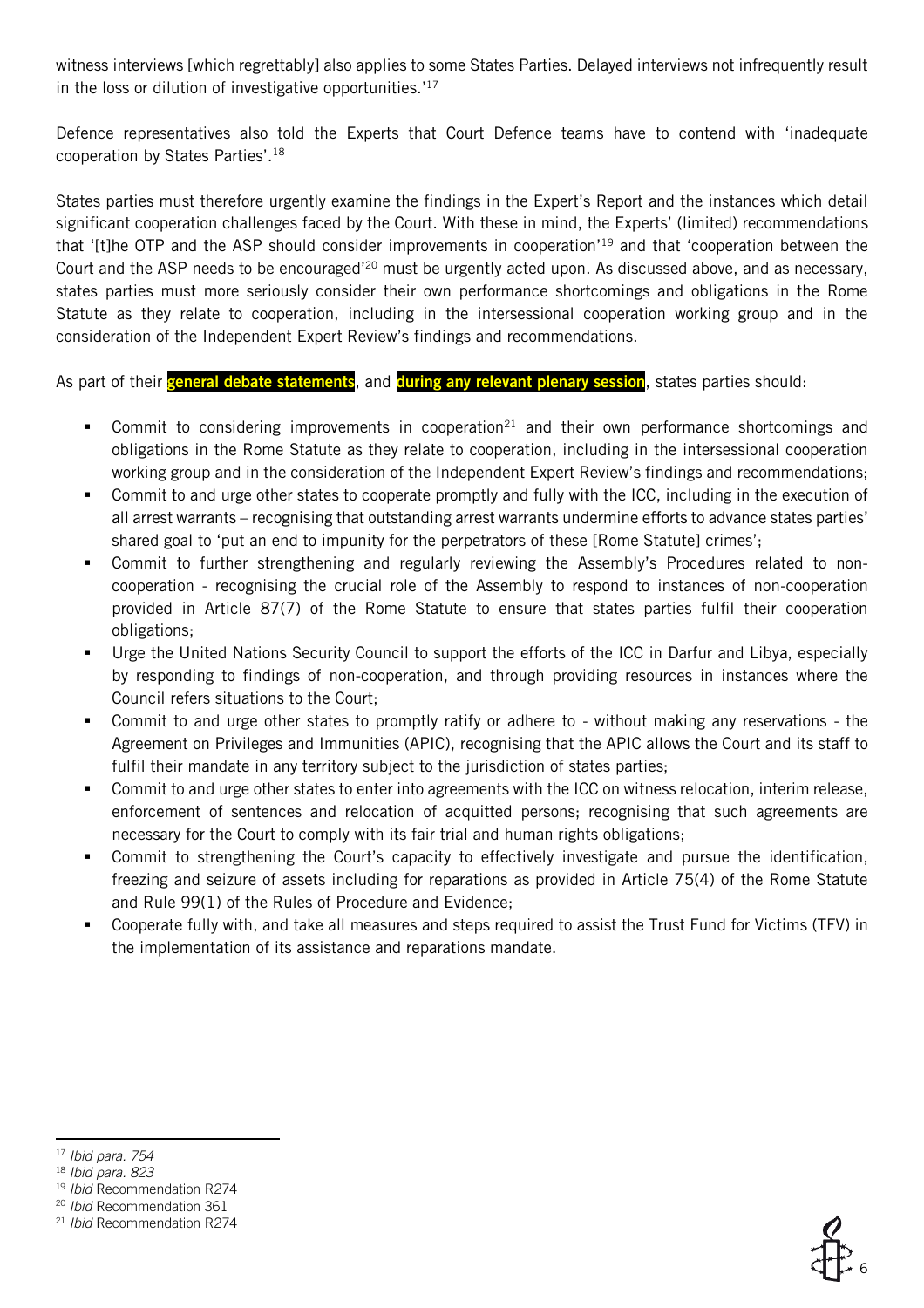

## AMNESTY INTERNATIONAL

## KEY CRITERIA FOR ELECTION AS A JUDGE TO THE INTERNATIONAL CRIMINAL COURT

In December 2020, elections to fill six judicial vacancies at the International Criminal Court ('ICC') will take place at the nineteenth session of the Assembly of States Parties. States parties should elect the most-qualified candidates in a meritbased and transparent election process, free from vote-trading and political considerations. Amnesty International urges states parties to give due consideration to equitable geographical distribution, the representation of principal legal systems, and balanced gender representation.

Amnesty International does not take a position on individual candidates who are nominated by States. However, states parties are invited to take into account the below criteria in electing candidates.

#### HAVE PROVEN COMPETENCE IN CRIMINAL LAW AND PROCEDURE AS A JUDGE, PROSECUTOR, ADVOCATE OR IN A SIMILAR CAPACITY, INCLUDING RELEVANT PRACTICAL EXPERIENCE OF CONDUCTING COMPLEX CRIMINAL TRIAL PROCEEDINGS, FAIRLY AND EXPEDITIOUSLY

ICC proceedings involve complex issues of criminal procedure, including for example, highly dynamic issues of witness management or handling of evidence. As such, judicial candidates should have: knowledge of and practical experience in criminal law and practice, including trial procedure; experience managing complex criminal trials<sup>22</sup> and; experience in international criminal law and procedure, as relevant to the judicial work of the Court.

When assessing the competencies of all candidates in accordance with article 36(3)(b) of the Rome Statute, Amnesty International urges states parties to have particular regard to the minimum requirements for admission to the ICC list of counsel which are provided in Rule 22 of the ICC Rules of Procedure and Evidence, read in conjunction with regulation 67 of the Regulations of the Court. The *Guide for applicants to the ICC List of Counsel and Assistants to Counsel*, 23 provides that in order to be admitted to the ICC List of Counsel, prospective defence or victims' counsel are only qualified if they meet the following three criteria: i. A minimum of ten years of relevant experience (five years for assistant counsel); ii. In criminal proceedings; iii. As a judge, prosecutor, advocate or in other similar capacity.

In our view, 'Extensive experience in a professional legal capacity which is of relevance to the judicial work of the Court' in article 36(3)(b)(ii) should be interpreted to require proven competence in criminal law and procedure and relevant experience in conducting complex criminal law proceedings. Accordingly, 'competence in relevant areas of international law' is a highly preferred quality for all ICC judges and supplementary to practical experience in complex criminal law and procedure.

## HAVE PROVEN UNDERSTANDING AND EXPERIENCE OF THE FUNDAMENTAL RIGHTS OF ACCUSED PERSONS TO FAIR TRIALS

Article 67 of the Rome Statute provides for the fundamental rights of the accused to a fair trial at the ICC, including the right to be tried without undue delay through public, impartial, and fair hearings.

Judicial candidates should have excellent knowledge of the international and regional legal frameworks and case law relevant to the fundamental rights of the accused and proven experience in ensuring that the rights of the accused are fully realised, including through an effective defence. While not conclusive, Amnesty International notes that candidates with relevant experience in criminal proceedings as a judge, prosecutor, advocate or other similar capacity, may have

Experience: Candidates must have a minimum of ten years of relevant experience in criminal proceedings as a judge, prosecutor, advocate or in other similar capacity. Professors of law meet this requirement only where they have intervened in criminal proceedings for a minimum of ten years in one of the capacities listed above; otherwise, they can be admitted to the List of Assistants. […] To be admitted to the List of Assistants, candidates must meet one of the following two requirements: Five years of relevant experience in criminal proceedings [or] specific competence in international or criminal law and procedure'.



<sup>&</sup>lt;sup>22</sup> Independent Expert Review of the International Criminal Court and the Rome Statute System, Final Report (30<sup>th</sup> September 2020), see, for example para. 966 '[ICC judges must be of the] highest calibre with the experience, ability and skills necessary to conduct a mass atrocities trial of a complex nature over a number of years, both fairly and expeditiously'. See also paras. 971,972, and 977. <sup>23</sup> See, *Guide for applicants to the ICC List of Counsel and Assistants to Counsel provides [emphasis added]:* 

<sup>&#</sup>x27;To be admitted to the List of Counsel, candidates must meet the following requirements: Competence: Candidates shall have proven competence and expertise in international or criminal law and procedure.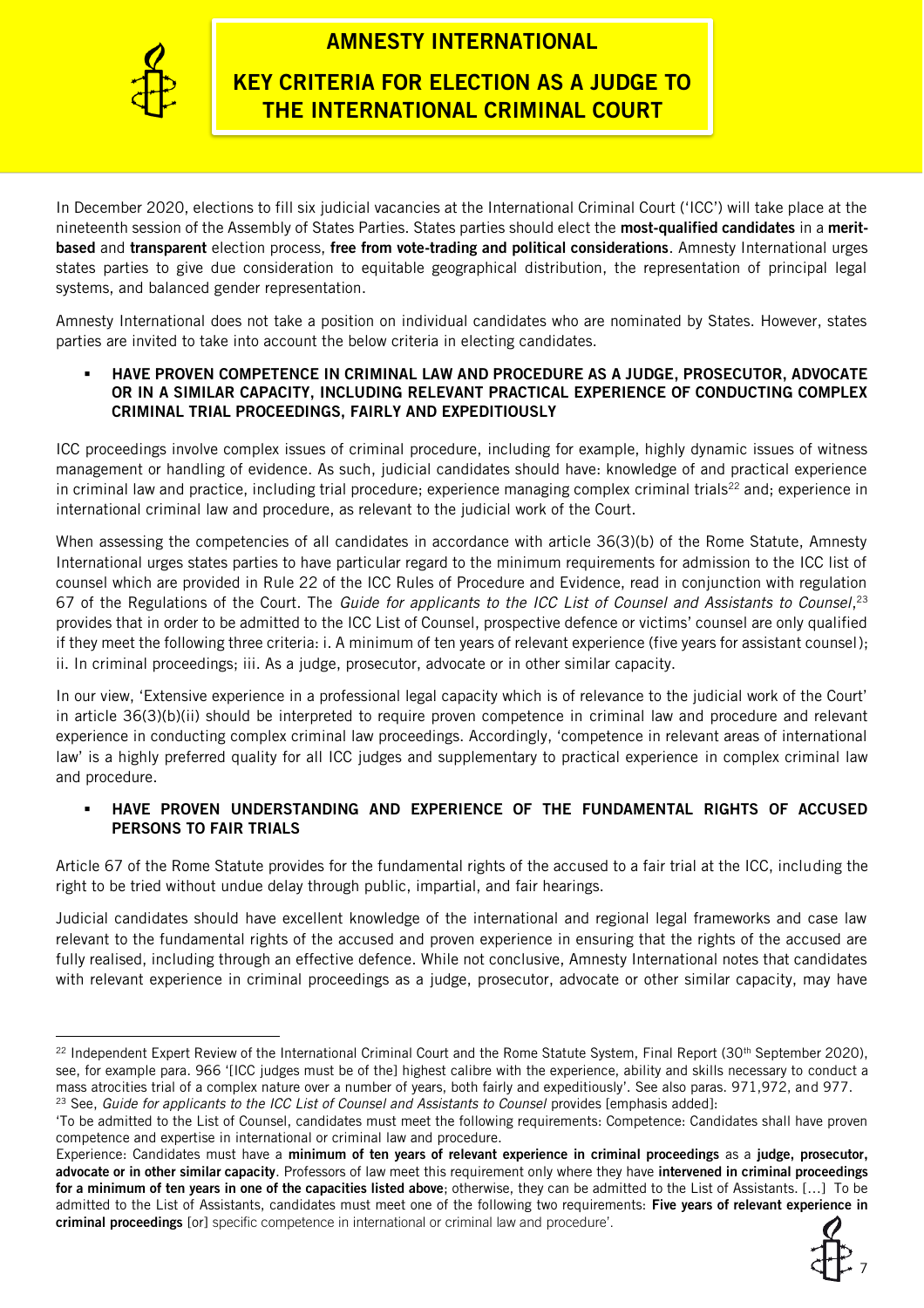first-hand understanding of the rights of the accused to effective legal representation and competence to manage complex criminal proceedings in a fair and expeditious manner.

## HAVE PROVEN UNDERSTANDING AND EXPERIENCE OF THE RIGHTS OF VICTIMS TO REMEDIES AND REPARATIONS, AND TO PARTICIPATE IN CRIMINAL PROCEEDINGS

The Rome Statute provides that victims have a right to participate in proceedings: Article 68(3) states that 'where the personal interests of victims are affected, the Court shall permit their views and concerns to be presented and considered at stages of the proceedings determined to be appropriate by the Court'. Article 75 of the Rome Statute provides that victims have a right to reparations.

Judicial candidates should have excellent knowledge of the international and regional legal frameworks and case law relevant to the right to remedies and reparations, including compensation and rehabilitation of victims. Judicial candidates should also have excellent knowledge of the rights and needs of victims, including victims of sexual and gender-based crimes; and crimes against children. Candidates should have proven experience in ensuring that victims' perspectives and their rights have been realised through, *inter alia*, investigations; prosecutions and; effective and meaningful participation in trial proceedings.

## SERVE INDEPENDENTLY AND IMPARTIALLY

ICC judges must be fully independent from States. Accordingly, Article 40 of the Rome Statute and articles 3 and 4 of the ICC's Code of Judicial Ethics ('CJE') provide that ICC judges shall be independent and 'ensure the appearance of impartiality in the discharge of their judicial functions' and 'shall avoid any conflict of interest, or being placed in a situation which might reasonably be perceived as giving rise to a conflict of interest.' Article 10 CJE provides that judges shall not exercise any political function.

### BE PERSONS OF HIGH MORAL STANDING

States parties must elect people of high integrity in their personal and public life. ICC judges must not have been involved, by act or omission, in any violation of international human rights law or international humanitarian law.

Article 8 CJE provides that in conducting judicial proceedings, 'judges shall avoid conduct or comments which are racist, sexist, or otherwise degrading.'

ICC judicial candidates must not have, by words or conduct, manifested or appear to have condoned bias or prejudice, including, but not limited to, bias or prejudice based upon age, race, creed, colour, gender, sexual orientation, religion, national origin, disability, marital status, socioeconomic status, alienage or citizenship status. Similarly, judicial candidates must not have discriminated against or harassed an individual on any of these grounds.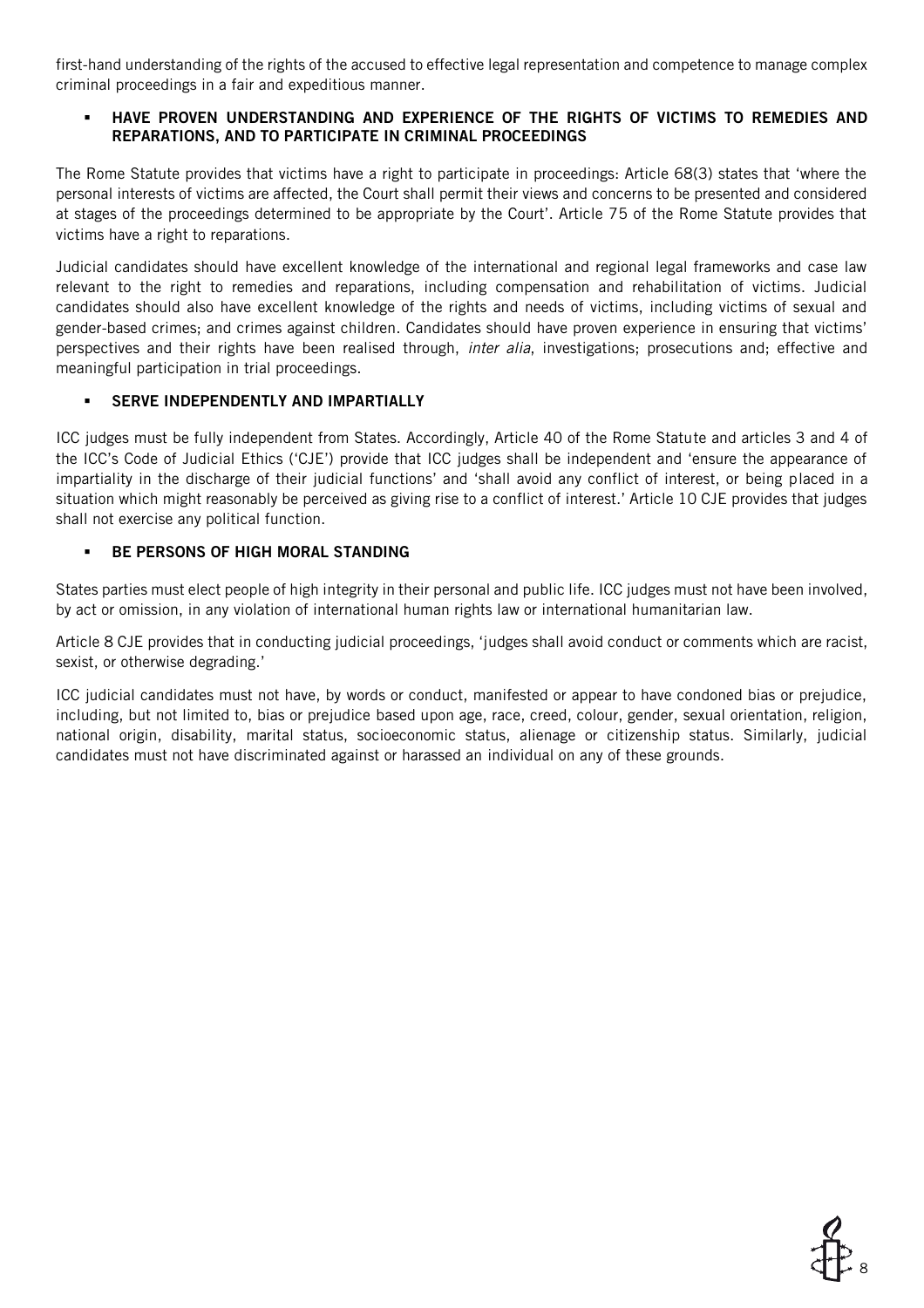#### Annex II

Independent Expert Review of the International Criminal Court and the Rome Statute System, Final Report (30<sup>th</sup>) September 2020), paras 176 – 184

176. In order to meet the high standards of international criminal investigations and prosecutions, the OTP must have access to adequate resources. The OTP has repeatedly referred to the lack of resources, especially in terms of staff,<sup>24</sup> as one of the reasons for its inability to perform at the levels expected of it by the States Parties and other stakeholders.<sup>25</sup> The reported 'mismatch between resources and actual work'<sup>26</sup> has wide-reaching consequences for the operations of the OTP, delaying or prolonging PEs, investigations and prosecutions, and limiting the number of situations that the OTP can effectively investigate.<sup>27</sup>

177. In response to a request from the States Parties and the Committee on Budget and Finance (CBF) to provide more clarity relating to the OTP's growth, in 2015 the OTP conducted an internal Basic Size assessment. It assessed the needs of the teams and support services at each stage of a PE, investigation, and court proceedings. It defined what is meant by the 'basic size' of an integrated team. This assessment can effectively be used to compare the current workload against resources.<sup>28</sup>

178.Based on the 2020 budget proposal, two of the three OTP Divisions are under-staffed as measured by the Basic Size estimates.<sup>29</sup> The ID is the most severely under-resourced Division, having 87 less full time staff than estimated to provide the basic needs of the Division.<sup>30</sup> The Experts were informed that understaffing has already resulted in 'more time required for the completion of planned activities, inability to react appropriately to important unforeseen events (…); diminished capacity to conduct lessons learned exercises; (…) limited tracking capacity; and highly diminished capacity to deal with cases in 'hibernation'.<sup>31</sup> Under-staffing is also an issue in the PD, requiring 30 additional full time staff to achieve basic size.

179. Investigations by the OTP are the core function for the Court's success. The under-staffing and the imbalance of resources between PD and ID is acknowledged at many levels of the OTP.<sup>32</sup> Currently, the ratio of investigative staff (comprised of the Investigations Section (IS) and Investigative Analysis Section (IAS)) to the PD's Prosecutions Section is about 1:1. A more appropriate ratio, taking into account the wide range of activities during active investigations, should be closer to 3:2. In terms of the size of integrated teams, currently they range from 4.5 to 11 investigative staff, compared to the Basic Size estimate of twenty.<sup>33</sup> The sizes of the teams within the OTP also fluctuate significantly, depending on the stage of the investigation/prosecution, and competing demands for resources.

180.Lack of sufficient staff also appears to be an issue for the JCCD. The International Cooperation Section (ICS) currently has 15 staff members, which has remained largely unchanged over the past five-six years, while the volume of

<sup>30</sup> Basic Size estimate: 255 FTE, 2020 budget assumption: 177 FTE; ICC-ASP/14/21, p.5



<sup>24</sup> See, e.g. ICC-ASP/18/1, p.81, p.37

<sup>&</sup>lt;sup>25</sup> See, OTP Report on the Implementation of Strategic Plan 2016-2018 p.4, para.iii(b), OTP Strategic Plan 2019-2021, p.12, para.9. <sup>26</sup> OTP Report on the Implementation of Strategic Plan 2016-2018, p.8, para.21.

<sup>&</sup>lt;sup>27</sup> In 2019, faced with limited resources, the Office prioritised eight investigations out of eleven that were opened, In ICC-ASP/18/10, p.11, paras.21-22, the OTP reported 'On account of the limited resources approved for 2019 <…> the pace of some investigative activities has been negatively affected.'

<sup>&</sup>lt;sup>28</sup> See Report of the Court on the Basic Size of the Office of the Prosecutor, ICC-ASP/14/21 (2015).

<sup>&</sup>lt;sup>29</sup> *Ibid.*, p.4, para.7. It is important to note that the OTP Basic Size estimation was conducted on the basis of 6 active investigations, 9 preliminary examinations, 9 hibernated examinations, 5 cases in pre-trial, 5 cases in trial, 2 cases in appeal, and 1 new situation. Currently, there are 9 PEs, 11 open investigations (not all active – DRC, Kenya, Uganda largely hibernated. The OTP states that it will prioritise nine active investigations, and conducts 8 simultaneously; ICC-ASP/18/10, paras.20-23.

<sup>31</sup> In the 2020 budget proposal, the OTP states: 'with the current resources, ID has not been able to maintain regular contact with witnesses from past cases, as provided for in its quality standards. The number of investigations pending an arrest warrant has increased, but efforts are restricted to reacting to incidents and opportunities owing to limited resources. (…) there is a clear indication of overstretch across the Division as a result of the team being considerably smaller than the optimal team size: high levels of untaken leave; increased sick leave; increased requests for more analytical support from the Prosecution division and a growing backlog in workload in FSS.' ICC-ASP/18/10, p.70, para.281. 'In the Investigation Section, current capacity in terms of investigators still falls short of identified needs. The persistent consequences of understaffing are as follows: more time required for the completion of planned activities; inability to react appropriately to important unforeseen events without removing or significantly reducing resources allocated to other priority activities; diminished capacity to conduct lessons learnt exercises, develop standards and ensure adequate training, limited tracking capacity; and highly diminished capacity to deal with cases in "hibernation"', ICC-ASP/18/10, para.283.

<sup>&</sup>lt;sup>32</sup> *Ibid.*, p.70, para.281: as reported in 2019 'While a flexible approach to resource allocation has been taken, there is a clear indication of overstretch across the Division as a result of the team being considerably smaller than the optimal team size: high levels of untaken leave; increased sick leave; increased requests for more analytical support from the Prosecution Division and a growing backlog in workload in FSS.'